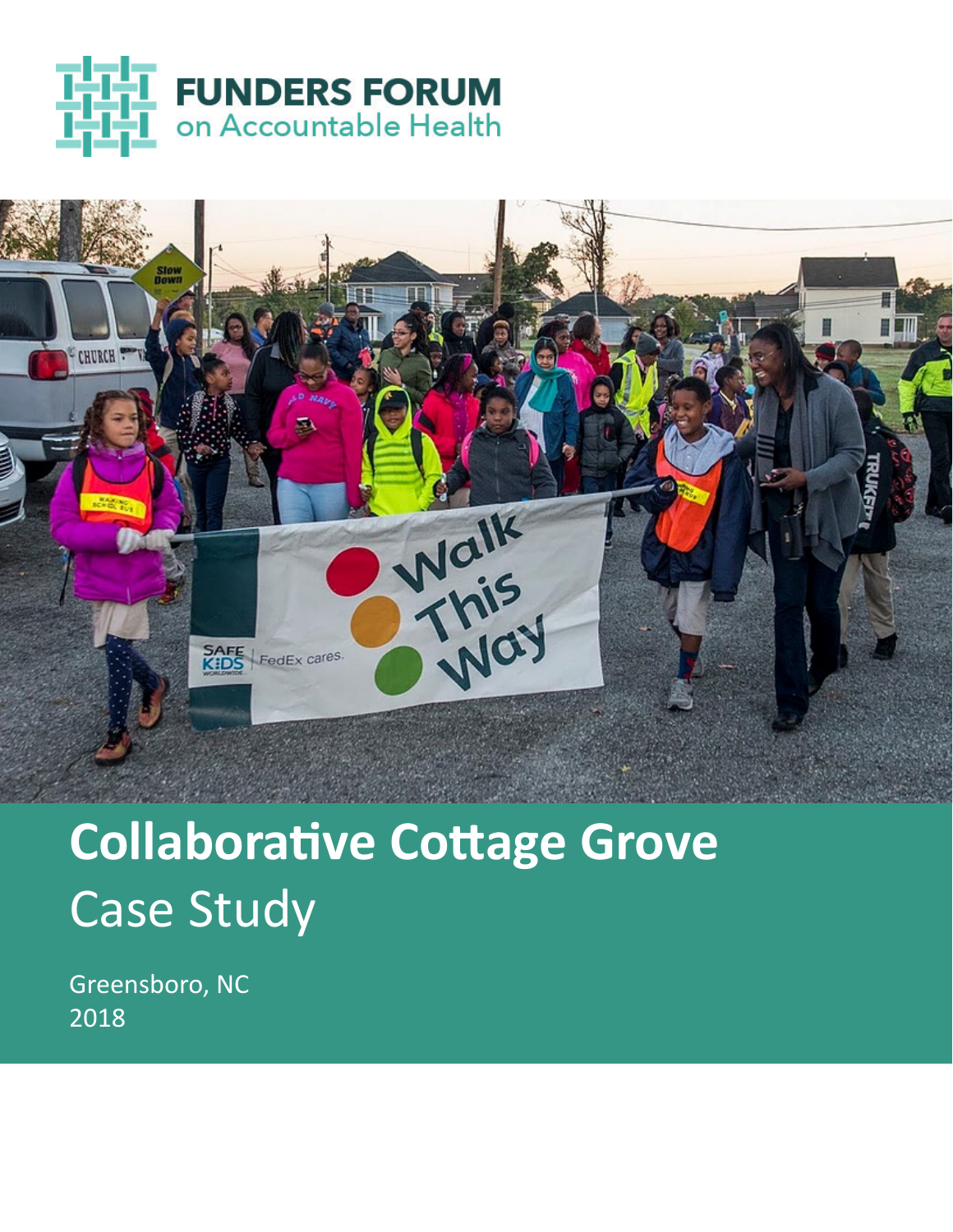### **THE FUNDERS FORUM ON ACCOUNTABLE HEALTH**

**The Funders Forum on Accountable Health is a collaborative at George Washington University's Milken Institute School of Public Health that works to advance accountable communities for health (ACH) models by promoting dialogue and catalyzing change among public and private funders of ACH efforts across the country.** 

**The Forum is a common table for funders of ACH efforts to share ideas and experiences, explore potential collaborations, support common assessment approaches, and build a community of practice.** 

**Visit our website at accountablehealth.gwu.edu to learn more!**

### **Acknowledgements**

**The Funders Forum on Accountable Health is supported by the following foundations: Blue Shield of California Foundation, The California Endowment, Episcopal Health Foundation, The Kresge Foundation, Robert Wood Johnson Foundation, and W. K. Kellogg Foundation.**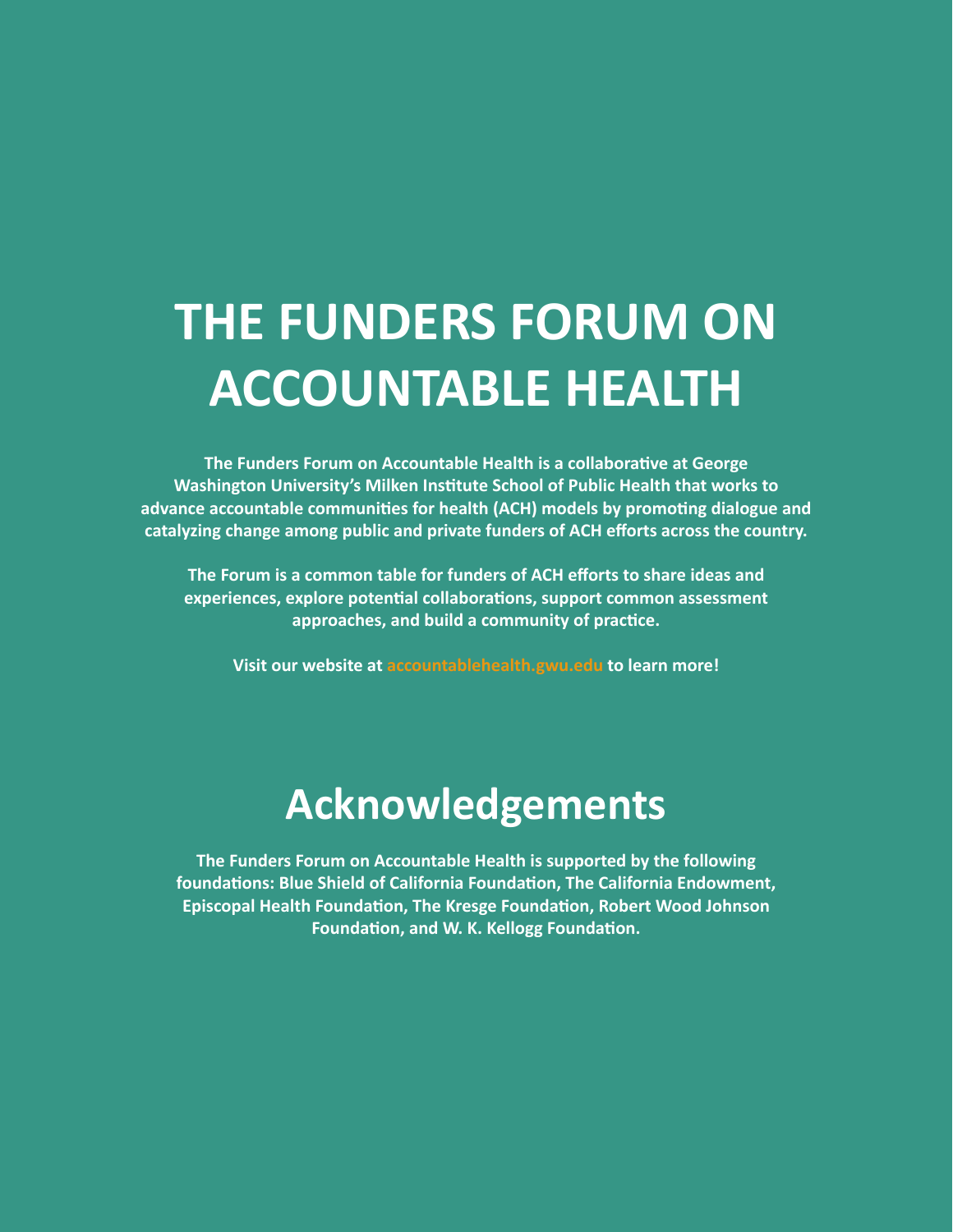## **CONTENTS**

| What is Collaborative Cottage Grove? 6                   |
|----------------------------------------------------------|
|                                                          |
|                                                          |
| Funding Enhanced Partnership and the Ability to Leverage |
|                                                          |
|                                                          |
|                                                          |
|                                                          |
|                                                          |
| Lessons Learned and Next Steps 12                        |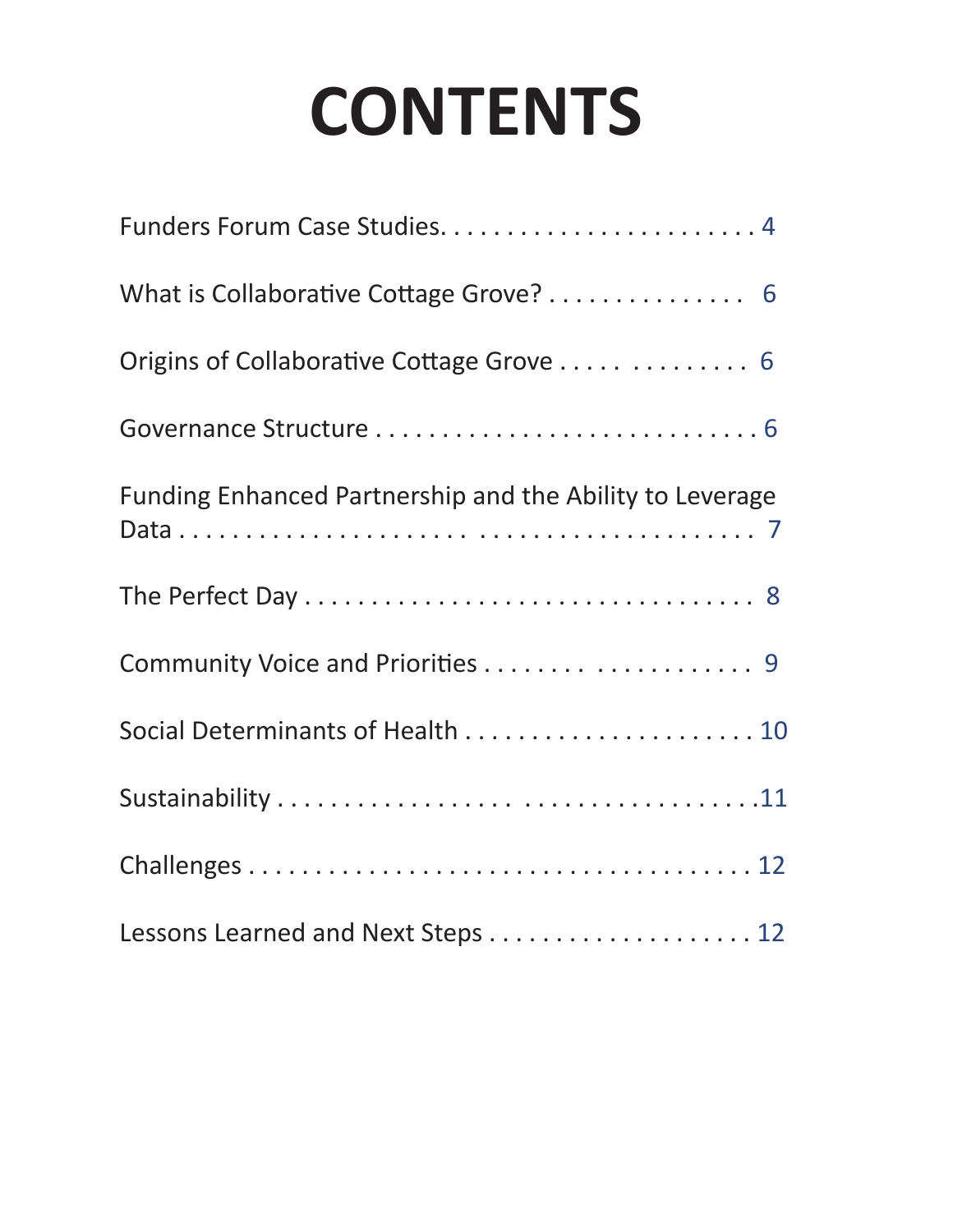# **FUNDERS FORUM CASE STUDIES**

**The Funders Forum on Accountable Health conducted ten case studies of different accountable health models to better understand the key implementation challenges and opportunities they face.** 

Accountable Communities for Health (ACH) are community-based partnerships formed across sectors to focus on a shared vision and responsibility for the health of the community. They pursue an integrated approach to health that focuses not only on the clinical setting, but also on how the broader community can support health care's "Triple Aim"<sup>1</sup> of better care for individuals, better health for populations, and lower health care costs.

The Funders Forum interviewed leadership from ten ACH sites in order to better understand the various approaches to governance structure, portfolio of interventions, investments in technology, funding sustainability strategies, and anticipated short- and long-term outcomes of their ACH efforts.

The purpose of this report is to provide an in-depth overview of the Collaborative Cottage Grove in Greensboro, NC. We wish to thank all the participants in this case study.

Reports on all ten case studies are available on our website at accountablehealth@gwu.edu.

### **Authors**

Clese Erikson, M.P.Aff. Lead Research Scientist, GWU Milken Institute School of Public Health

Marie Mongeon, BA, MPH Candidate Research Assistant, GWU Milken Institute School of Public Health (Current: Policy Analyst, Community Health Care Association of New York State)

<sup>1.</sup> Berwick, D. M., T. W. Nolan, and J. Whittington. 2008. "The Triple Aim: Care, Health, and Cost." Health Affairs 27(3).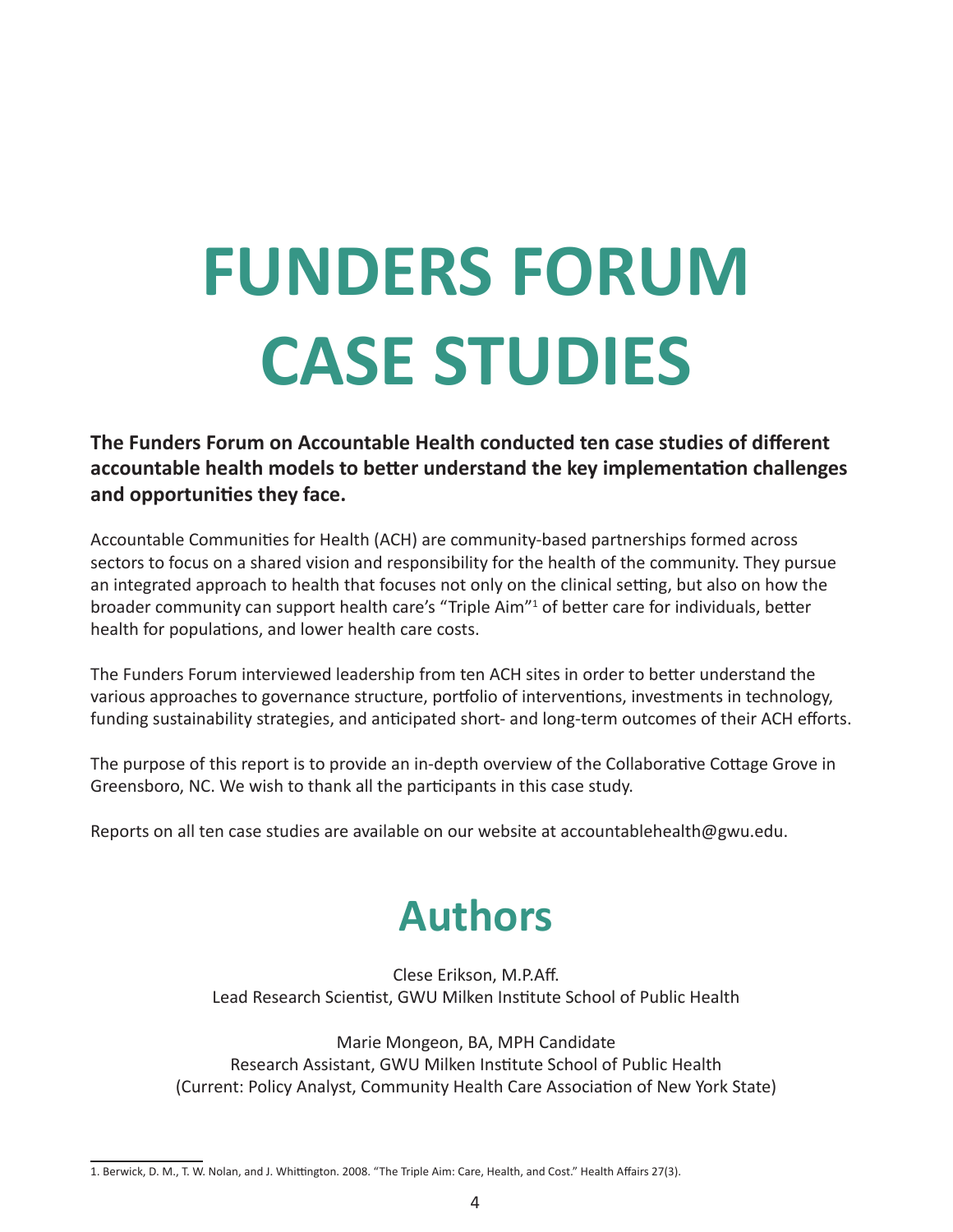# **Collaborative Cottage Grove**

Greensboro, NC 2018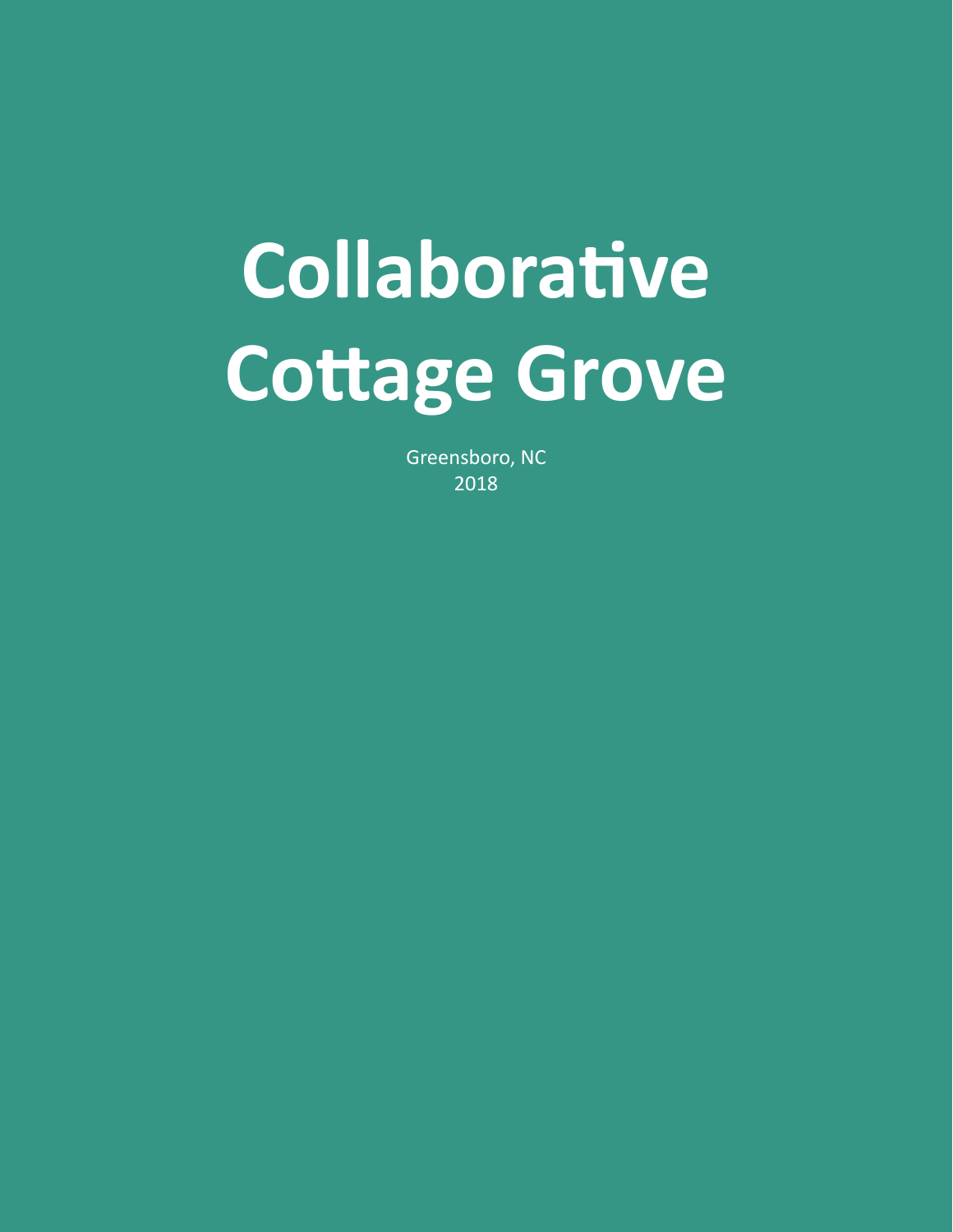#### **What is Collaborative Cottage Grove?**

Collaborative Cottage Grove, based in Greensboro, North Carolina, is a resident-led coalition of local government agencies, health systems, social service providers, researchers, and housing advocates committed to: the transformation of health, equitable community development, and inclusion of cultural diversity.<sup>1</sup> The Cottage Grove neighborhood has a median income of \$12,000; over 40% of residents are uninsured, and over 80% of the community lives in rental properties, many of which are unsafe due to mold and other health hazards. The city of Greensboro itself has the highest eviction rates in the state and is ranked seventh nationally. The lack of safe and affordable housing, combined with high rates of asthma and other health risk factors, has galvanized the community into action and resulted in local and national grants used by the group to invest in building trust among the community partners; develop a framework for working together; document how substandard housing contributed to high asthma rates; conduct a successful home health assessment pilot to reduce asthma rates; pass a city bond to fund housing improvements; find a developer to invest in refurbishing a large rundown housing complex; and introduce new programs for addressing food insecurity in collaboration with a new community health center. Today, Collaborative Cottage Grove is engaged in a myriad of interventions, each with unique funding streams that drive towards the same vision: improved health and quality of life for Cottage Grove residents, achieved through addressing resident-led community priorities.

#### **Origins of Collaborative Cottage Grove**

Community leaders in Greensboro, NC have long recognized that substandard housing was having a negative impact on residents' health and quality of life. In 1989, the Greensboro Housing Coalition (GHC) was established to empower people with low and moderate incomes to live in safe, fair and affordable housing through services that help prevent homelessness and foreclosures and increase access to healthy homes. In 2014, their Healthy Homes department began pursuing grants to work at the intersection of housing and health. At the same time, a doctor in the community had a dream to build a clinic that was in a neighborhood that could support health versus one that enabled a sedentary life, that didn't feel safe, and didn't have sidewalks or parks or many places to buy healthy food. And a community activist had a vision for a purpose built community. As these visions and partners converged, the group realized it would be helpful to have a health system involved. The local health system, Cone Health, was interested in participating and based on past experiences, realized it would be important to approach collaboration by becoming a part of the community and understanding and supporting their priorities versus being the helper sweeping in with the answers. Community input combined with survey data led the coalition, now known as Collaborative Cottage Grove, to initially focus on linkages between poor housing and asthma, a focus that remains a priority. They have subsequently received a cascade of public and private grants that have empowered the community and helped them expand their work and their partners in pursuit of healthy communities by addressing social determinants of health.

#### **Governance Structure**

Collaborative Cottage Grove embraces a decentralized governance structure, with each organization that receives a grant taking the lead on managing and organizing activities as necessary. Resident engagement and input is a key part of the Collaborative Cottage Grove effort. The Greensboro Housing Coalition has hired a project coordinator to regularly connect with partners and residents and help align the work of the clinical and social services providers and the community.

Today, the Collaborative engages an array of partners, including the Greensboro Housing Coalition, New Hope Community Development Group, Mustard Seed Community Health clinic, Cone Health, Guilford County

1. Collaborative Cottage Grove. https://www.collaborativecottagegrove.org/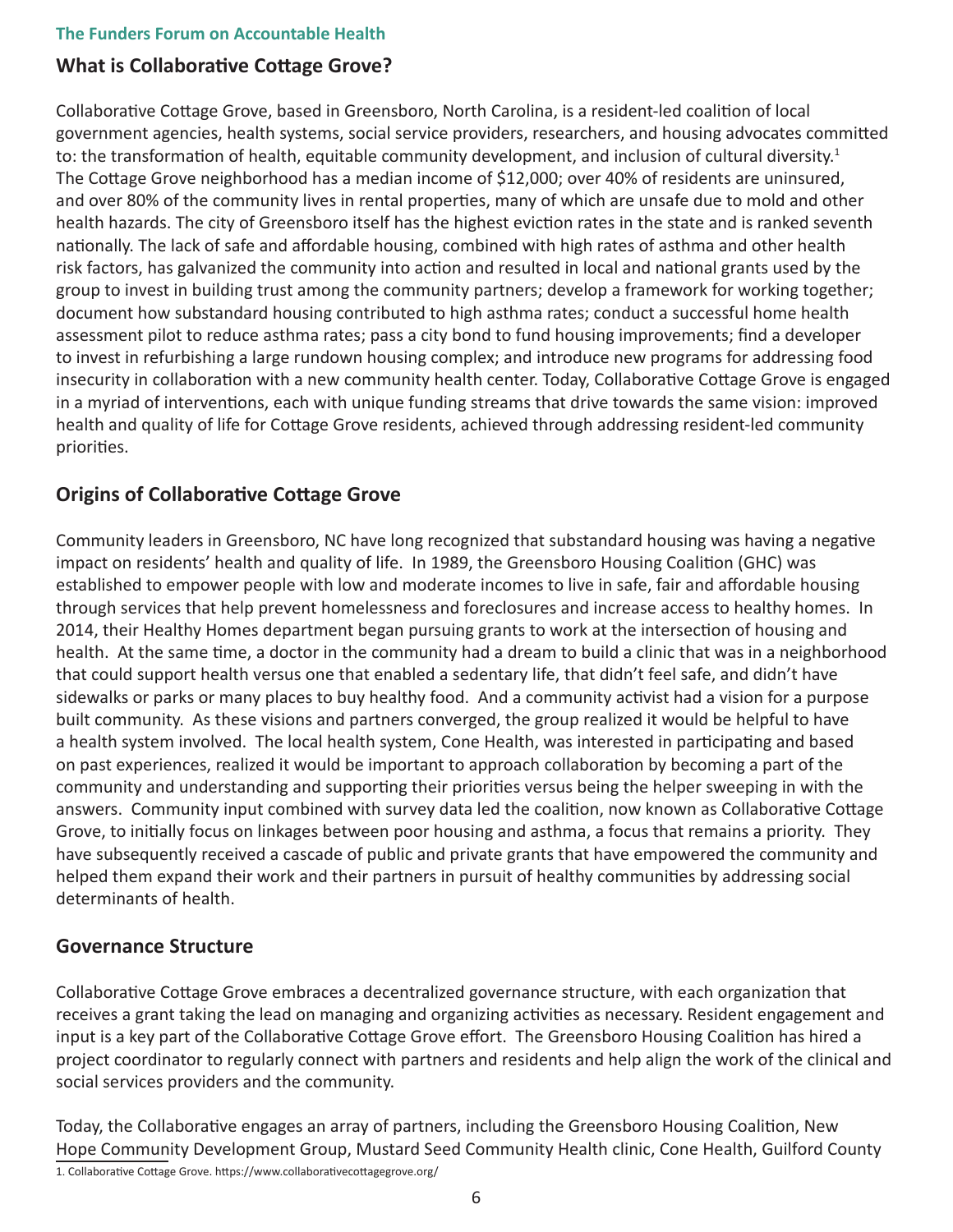#### **Collaborative Cottage Grove Case Study**

Department of Health and Human Services, Hospice and Palliative Care of Greensboro, Greensboro Parks and Recreation, Legal Aid North Carolina, University of North Carolina at Greensboro (UNCG), City of Greensboro, a Cottage Grove resident's association, and other local nonprofit organizations.

Recently, partners from UNCG created a tracking tool to assess working group progress, seeking to measure Collaborative Cottage Grove's processes, such as: community involvement, new partnerships, representation from limited English proficient groups, and work progress. Resident-led community action teams inform partners' priorities, and partners in turn seek out data to validate those priorities, and implement program activities.

#### **Funding Enhanced Partnership and the Ability to Leverage Data**

In 2014, the Greensboro Housing Coalition partnered with Cone Health, UNCG, and other nonprofit and community organizations to begin the Asthma Partnership Demonstration project. This project was made possible through support from The Kresge Foundation, the Community Foundation of Greater Greensboro, Cone Health, and Triad Healthcare Network. The project engaged partners across sectors in an effort to address asthma triggers in the home to improve children's health and decrease medical events related to pediatric asthma. The program included asthma education in the home, elimination of asthma triggers through repairs, and introduction of education about cleaning regimens. The pilot enrolled 41 families and ultimately showed that these interventions had a positive effect on lessening the impact of child asthma on family lives and activities.<sup>2</sup> The Asthma Partnership Demonstration project was a catalyst for future collaborative work in Greensboro, with positive outcomes acting as a major driver for the desire for future cross-sector collaborative work.

In 2015, the Greensboro Housing Coalition also received a Community Centered Health grant from the Blue Cross Blue Shield Foundation of North Carolina. This grant allowed the Greensboro Housing Coalition and partners like Cone Health to meaningfully engage with residents to better understand their concerns, to identify shared values and priorities, and to build trust and figure out how to work together as a community. The Greensboro Housing Coalition believes that the Community Centered Health grant laid the foundation for planning, action, and capacity building that would later enable the Collaborative to apply for and receive the BUILD Health grant.3

Around the same time that momentum was building as a result of the Asthma Partnership Demonstration project, UNCG established the Center for Housing and Community Studies. In 2015, UNCG's Center received a grant from the Community Foundation to research the linkage between housing and health in Guilford County, and reached out to the Greensboro Housing Coalition. The two organizations had partnered together previously on fair housing issues, so this was a prime opportunity to reach out again to explore new ways to collaborate. Students were trained on how to document housing issues using Google Street View and assessed all visible characteristics (foundation to roof) on 78,000 parcels. The group also partnered with Cone Health to combine de-identified asthma admission data in the neighborhood with data the researchers were collecting on housing conditions. Houses identified as having poor quality clustered in three neighborhoods, one of which was Cottage Grove. With the addition of the asthma admission rates, the group was able to run regression analysis to show that a lack of gutters and poor paint were correlated with asthma admissions, even when controlling for social determinants of health and neighborhood characteristics.

In 2016, the Center for Housing and Community Studies at the University of North Carolina at Greensboro was awarded an Invest Health grant, funded by the Robert Wood Johnson Foundation and Reinvestment Fund,

2. Gruber, K. J., B. McKee-Huger, A. Richard, B. Byerly, J. L. Raczkowski, and T. C. Wall. 2016. "Removing asthma triggers and improving children's health: The Asthma Partnership Demonstration Project." Annals of Allergy, Asthma & Immunology 116(5): 408-414. https://www.sciencedirect.com/science/article/pii/

S1081120616300862?via%3Dihub 3. The Build Health Challenge supports "bold, upstream, integrated, local, and data-driven" (BUILD) community health interventions. https://buildhealthchallenge.org/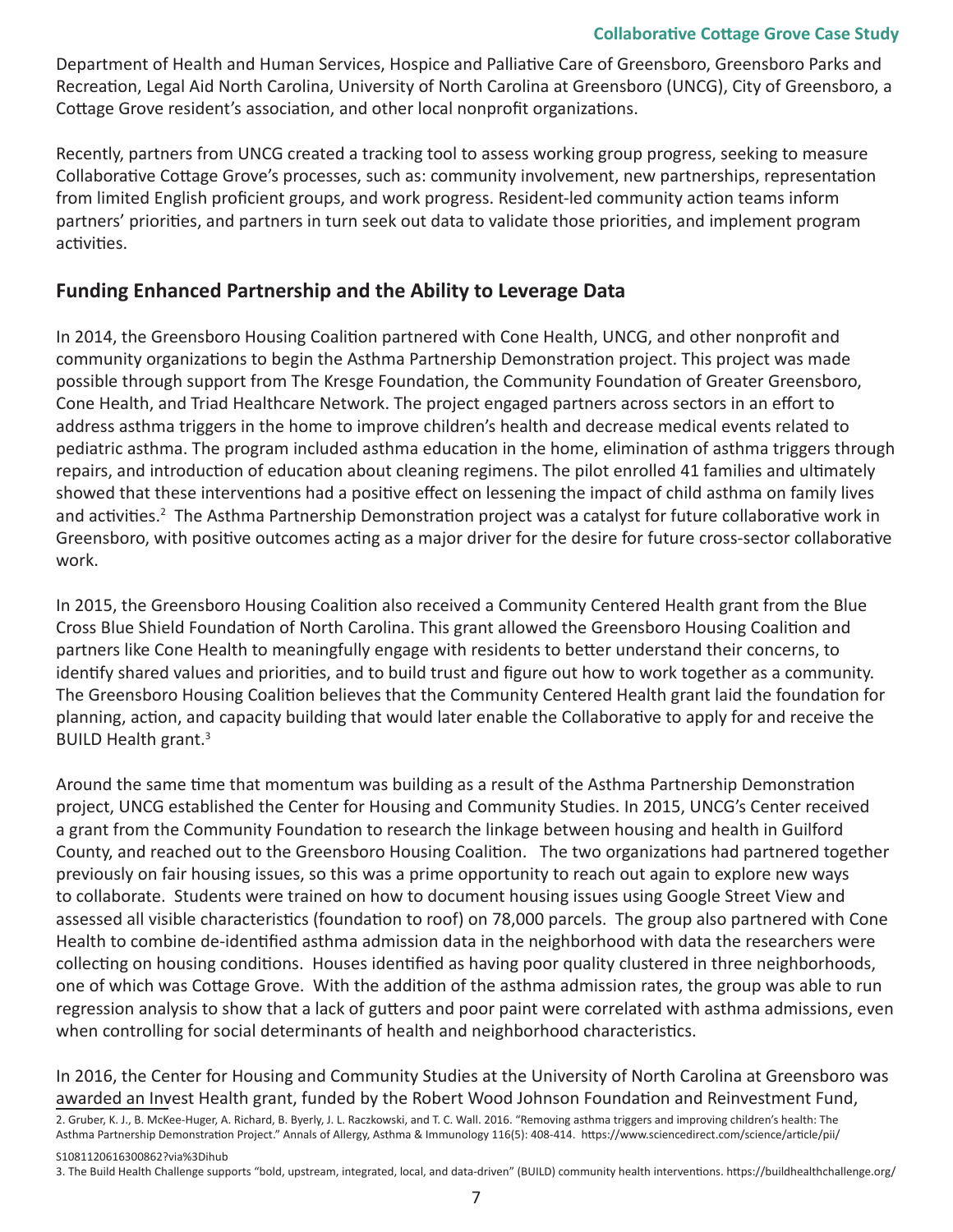to develop strategies for increasing public and private investments to address substandard housing issues in the community partnering with the City of Greensboro, Cone Health, Greensboro Housing Coalition, East Greensboro Now, and UNCG. The group met every two weeks for almost a year and a half. This gave them a chance to learn each other's specialty enough to speak each other's language and learn to leverage those ties within the neighborhood. The coalition successfully advocated for a housing bond to leverage support for increasing the quantity and quality of affordable housing, making the case the investment would yield economic returns to the community while also improving lives and health conditions. A portion of the bond

would eventually be used in 2018 to fund some of the refurbishment of Avalon Trace.

In 2017, all of the previous efforts resulted in the community being selected as a BUILD Health Challenge grantee, with Cone Health providing matching funds to support the effort. Being selected for this prestigious national grant engendered a deeper commitment from partners and inspired the group to think bigger about what they could accomplish together around housing and health. As part of the grant, the coalition received guidance from national experts on how to tailor their work to get private investors to support their agenda. Ultimately, by connecting developers with community leaders, Collaborative Cottage Grove partners orchestrated the successful purchase of Avalon Trace by a new developer. The City of

"That developer did not know anybody at Cone. That developer did not know anybody at Reinvestment Fund. That developer did not know anybody at the Community Foundation. Those are our partners and we kind of orchestrated those conversations with the evidence, with the mapping, with Cone sharing the data. All that played a role in that purchase."

> **Josie Williams Project Coordinator Greensboro Housing Coalition**

Greensboro committed to a weatherization project where they would provide financial resources for HVAC and weatherization for ceilings and windows, as needed, therefore reducing utility costs for residents. Additionally, the Community Foundation has committed to \$1,500 per unit, as necessary, in assistance funds for renovations such as replacing carpeting with smooth surfaces, and fixing HVAC. Through this collaboration, the new developer has additional resources to service the property, while residents will see a net reduction in their housing costs with higher quality of life.

BUILD is also helping to transform the neighborhood to support health and wellness around diabetes, another community priority. Interviews with residents revealed there were few places for purchasing healthy food, and neighbors were uncomfortable engaging in walking or exercise within the neighborhood. New initiatives include developing community gardens; addressing food insecurity with the Mobile Food Oasis at the community marketplace to bring fresh produce to the neighborhood; further increasing accessibility and affordability by arranging for the Mobile Food Oasis to accept SNAP and EBT cards and \$10 better food prescriptions from Mustard Seed Clinic for patients presenting with diabetes, obesity or prediabetic symptoms; working with the city to get new sidewalks, and organizing walking groups and diabetes classes. Funding also goes to support ongoing coordination with residents and partners. As of this writing, they are initiating a lead safety effort in federally funded houses and sending out a team to go door to door to identify lead safety issues both in water borne and patient borne particulate matter. As with the asthma efforts, they are also seeking funding for lead remediation and rehabilitation.

#### **The Perfect Day**

During the course of our interviews for this case study, one partner described "the Perfect Day," in the summer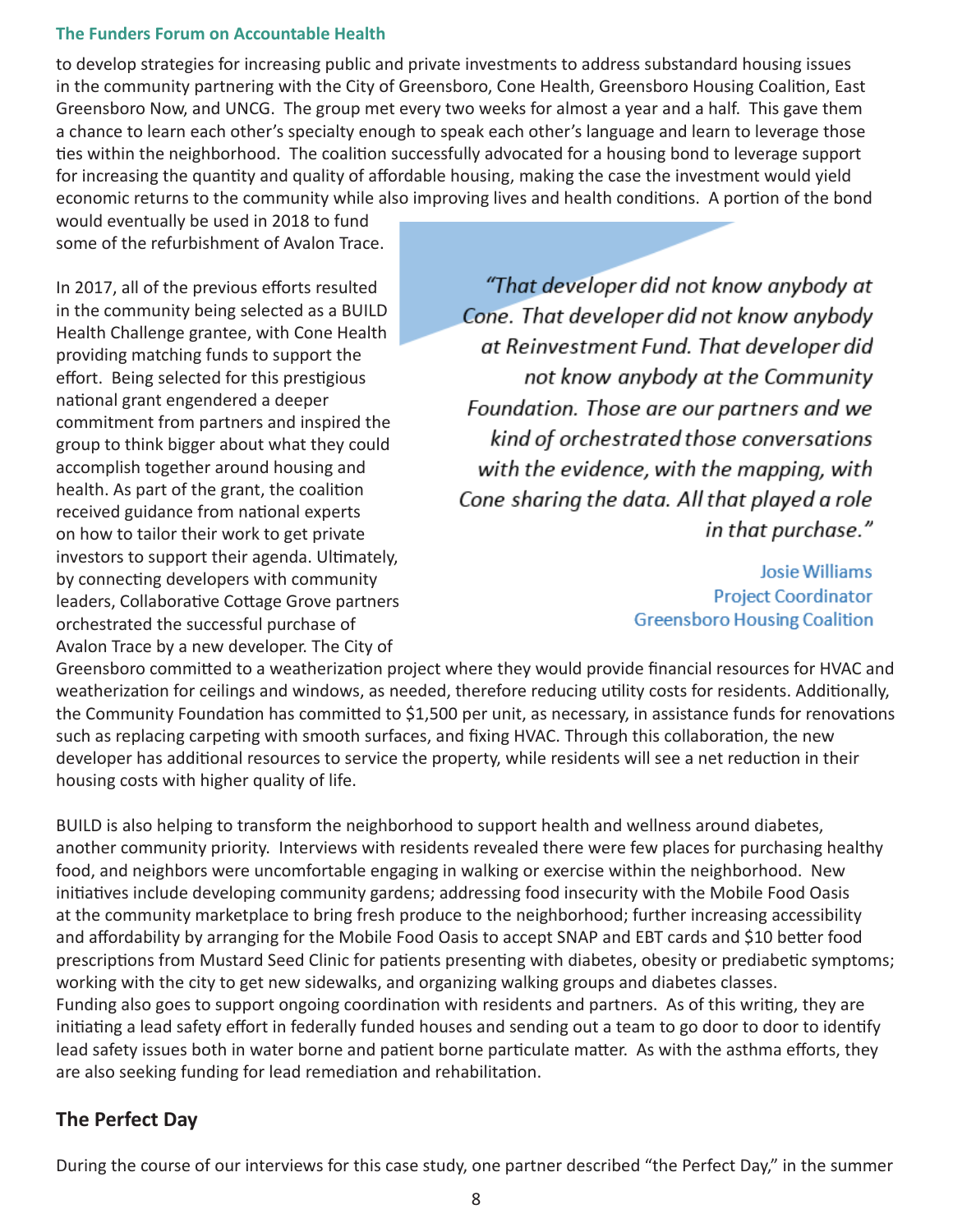of 2017 that she believed exemplified the work that Collaborative Cottage Grove has accomplished together over the course of their partnership.

The day started with a powerful combination of presentations at the city's Minimum Housing Commission Council Chamber meeting that featured resident advocates, the Greensboro Housing Coaltion and UNCG mapping data on asthma admissions among Avalon Trace residents. A grandmother described the living conditions in Avalon Trace and what it was doing to her grandchildren's health, and how her daughter could not get the landlord to make repairs and yet could not afford to move. There was also a presentation of a student video showing the dilapidated conditions inside the apartments. Using data from UNCG, the representative from Cone Health followed with a powerful presentation showing that out of 176 units in the Avalon Trace building, there were over 120 emergency department visits due to asthma in one year, when the expected rate should have been one. This was the first time a Cone representative had ever presented at a meeting like this. Leaders from the Greensboro Housing Coalition also presented and were joined by homeowners in the community who came to support their neighbors. Powerful data presented by a powerful member of the community, combined with impassioned resident testimonies and strong community support resulted in the commission issuing an order to repair without delay and ultimately to the building being sold to a new developer the following year.

That was followed by a community marketplace event in Cottage Grove that was established after the Cottage Grove Project Team Coordinator realized that people in the neighborhood were selling things to each other. So she set up a weekly market where neighbors could come and sell fruits and vegetables and crafts.

Then later that afternoon, the Collaborative Cottage Grove Project Team Coordinator and others from the Coalition attended a presentation by the Division of Environmental Quality that explained plans for the remediation of a local park that had once been the site of a city incinerator.

After that, the Collaborative Cottage Grove Project Team Coordinator and others from the coalition attended a participatory budget meeting to get funding to renovate another neighborhood park on the ballot. While it did not happen that day, renovation for the park was eventually authorized.

#### **Community Voice and Priorities**

Interventions to address asthma and diabetes are rooted in community-identified priorities and data. The Greensboro Housing Coalition and Cottage Grove Neighborhood Association collaborated to conduct a neighborhood canvassing survey, with UNCG processing the data on the back end. The neighborhood was interviewed about community health needs. Ultimately, the community indicated asthma and diabetes as the two most pressing health concerns. Additionally, community members reported concerns around community violence, difficulties with transportation, and lack of access to affordable and healthy options. Mustard Seed Community Clinic identified diabetes as one of their most common health issues addressed, and data from the CDC backed up these community assertions, showing an elevated rate of diabetes in the neighborhood as compared to other geographic areas.

Not all resident priorities immediately resonated with other coalition partners, but were not dismissed out of hand either. For example, during the Community Centered Health grant's resident engagement sessions, the partners heard from residents stating that the neighborhood hoped to rename South English Street to Cottage Grove Avenue – a change that would reflect the street's original name from decades prior. Instead of dismissing this concern as being out of scope, the coalition listened to the residents who shared personal stories about the neighborhood and what it was like before the public housing developments were installed, and why this name change was important to their identity. The group investigated what it would take to change the street names and weighed the potential unintended consequences to businesses in the area.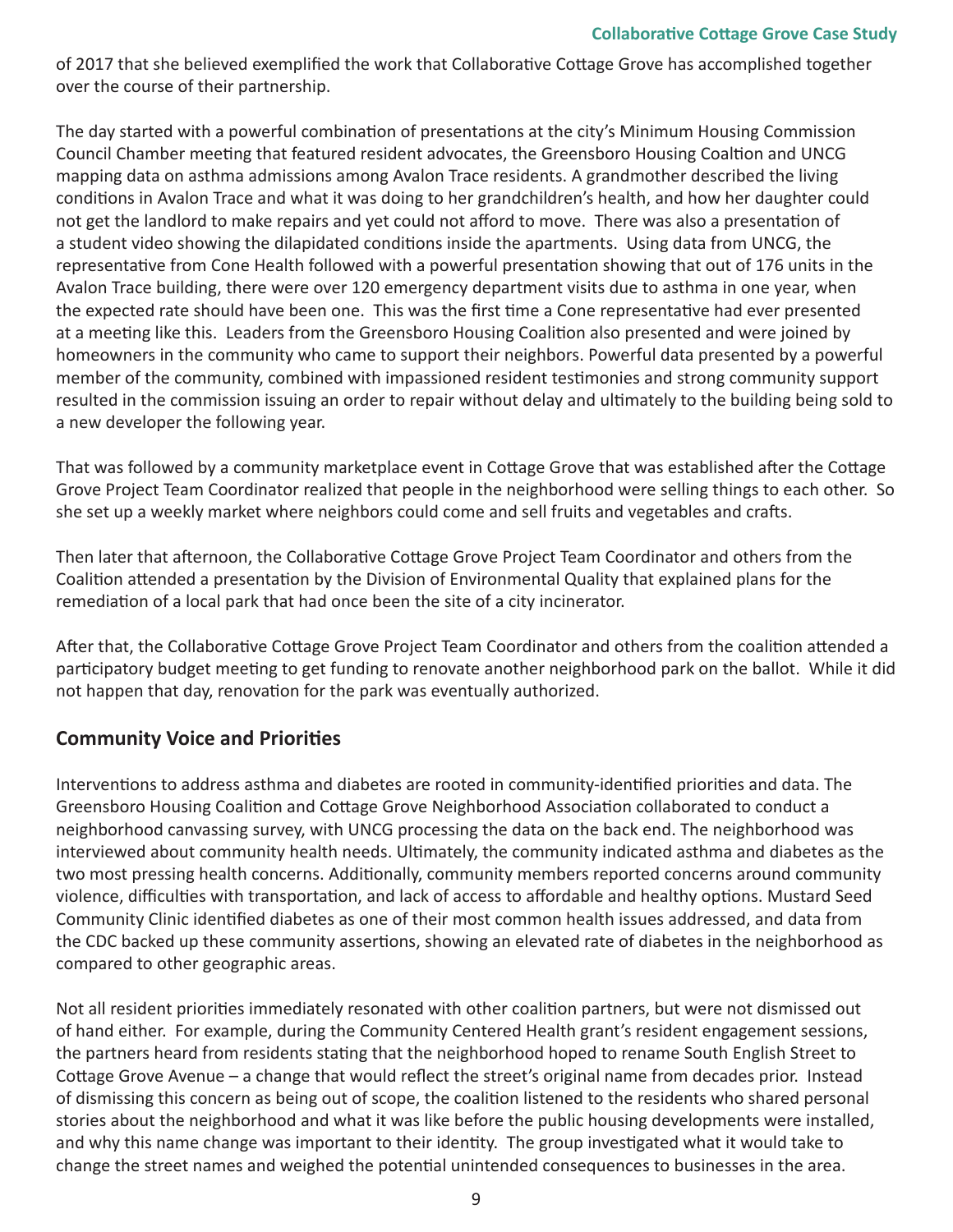Ultimately, they agreed to a compromise of using "Cottage Grove Neighborhood" sign toppers above the street signs to designate the neighborhood. This win for the autonomy and identity of neighborhood residents was also a win for the collaborative as it led to enhanced mutual trust and demonstrated the partners could work together effectively for change.

Neighborhood residents partake in community asset mapping, a project that is driven to create self-sustaining economic development within the neighborhood. The project maps key assets among individuals and infrastructure in the neighborhood, such as: individuals who are contractors, roofers, plumbers, bakers, etc.

Collaborative Cottage Grove partners constantly visit the community. Greensboro Housing Coalition has encouraged its designated Collaborative Cottage Grove employee to visit the community regularly in an effort to build trust and understand community needs. Greensboro Housing Coalition employees also visit homes to do inspections, remediation, and assessments. Mustard Seed Community Clinic staffs an RN to do home visits and connect individuals to community resources, as needed.

#### **Social Determinants of Health**

The linkage between housing and health is at the heart of the Collaborative Cottage Grove efforts, but getting everyone to prioritize addressing housing and other social determinants of health requires significant ground work. The coalition is focusing on using data to shine a light on these relationships so that it becomes impossible to ignore.

The partnership pulled in a local media outlet, Greensboro News & Record, and a reporter subsequently sought residents' testimony regarding the living conditions. The News & Record published a piece

"How does this become not just something that happens in one neighborhood...what if every kid who had asthma in North Carolina and had Medicaid got the chance to potentially get new carpet, if that's what was triggering it?"

> **Kathy Coleville Healthy Communities Director Cone Health**

detailing the squalor, with photos included, and included a plea for community developers.<sup>4</sup> At a city of Greensboro Minimum Housing Commission Council Chamber meeting, a representative from Cone Health presented some of the mapping data from the UNCG study described above to show that in one year within this apartment complex of 176 units, there were 120 cases of emergency department visits related to respiratory distress. Local consultants and individuals who have utilized UNCG's maps have begun submitting letters of support for the project, with one even making the assertion that the maps produced assisted in making the case for passage of a local \$25 million bond referendum for affordable housing.

New payment models that focus on improving health and lowering cost of care also play an important role in reinforcing why social determinants of health are a priority. For example, Cone Health became a Next Generation Medicare Accountable Care Organization, which may have laid the foundation for providers and administrators within the system to think about health in terms outside of the walls of the clinic. Federal requirements to conduct Community Health Needs Assessments (that is mandated for Cone to maintain nonprofit status) helped to further inspire the health system to partner with Collaborative Cottage Grove. As a result of these new connections with other community leaders, the C-Suite at Cone now pays attention to life expectancy maps in comparison to poverty maps and redlining maps, and is willing to share data on their

<sup>4.</sup> Ladd, Susan. 2017. "City must demand improvements at Avalon Trace." News & Record. https://www.greensboro.com/blogs/around\_town/susan-ladd-city-must-demand-improvements-at-avalon-trace/article\_7cebcd37-7866-5bbc-969f-01f9be68a074.html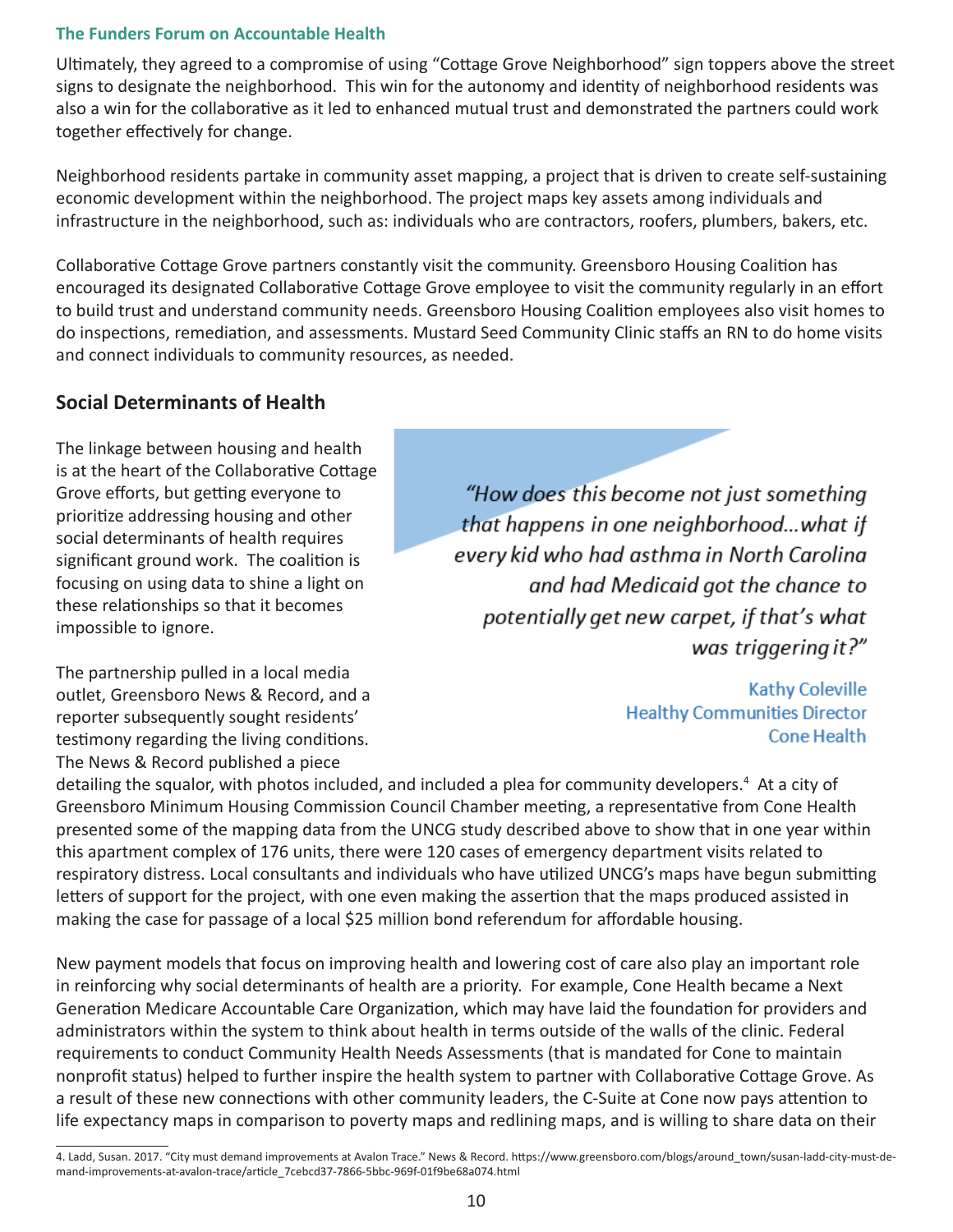#### **Collaborative Cottage Grove Case Study**

patients with outside researchers to better understand the linkage between poor housing status and poor health outcomes. Reflecting on that experience, Kathy Coleville, Healthy Communities Director at Cone Health, said leaders at Cone are starting to ask themselves, "What are we doing wrong? This is our community and we're supposed to be taking care of it...To me, it feels like those maps have been a call to action for people and that's probably why we've gotten these new strategies within the strategic plan at the level they are right now."

To help physicians in training get a deeper understanding of the importance of addressing social determinants of health in communities such as Cottage Grove, the program director for the family medicine residency reached out to Collaborative Cottage Grove and the Greensboro Housing Coalition to bring resident doctors into the community to participate in the work being done through Collaborative Cottage Grove. Now, as part of the family medicine residency at Cone, physicians will participate in a two day orientation to understand the work of Collaborative Cottage Grove, including a presentation on the asthma hot spotting maps. After, the family medicine residents will tour the communities, and be introduced to community members that are already engaged in the Collaborative Cottage Grove efforts. The family medicine residents will also shadow community members throughout their day, in hopes that these new physicians will gain a clear understanding of the varied daily factors that might influence an individual's health and wellbeing.

#### **Sustainability**

To date, Collaborative Cottage Grove's sustainability has hinged on their ability to identify grants that respond to resident priorities and that build on earlier successes. They are also engaging in creative partnerships, such as working with universities to engage students in what would otherwise be prohibitively costly data collection, and then presenting the findings to city leaders in such a compelling way that the community can no longer ignore how poor housing conditions are contributing to costly health problems for Cottage Grove residents.

The multiple grants and collaboration with city leadership are an attempt to build greater systems and pathways to achieving sustainable growth and economic development, community wide. Programs

"I think we really approach this in a different kind of economic model, and it's gone beyond the grant funding now to: how do we get investment in the neighborhood? How do we get investors in the neighborhood? How do we bring in new policies that will help the neighborhood? It's gone well beyond grant funding and grant cycles."

Stephen Sills, PhD **Associate Professor and Director** The Center for Housing and Community Studies University of North Carolina at Greensboro

highlighting community resources may lay the framework for future investment in community infrastructure. Partnerships at the city and state level seek to create long lasting institutional change regarding the ways priorities are set for the City of Greensboro, including breaking longstanding prioritization of wealthy, mostly white neighborhoods rather than addressing immediate needs in poorer, more diverse ones. Ultimately, partners with Collaborative Cottage Grove are looking to engage more with State leadership to address inequities across the state.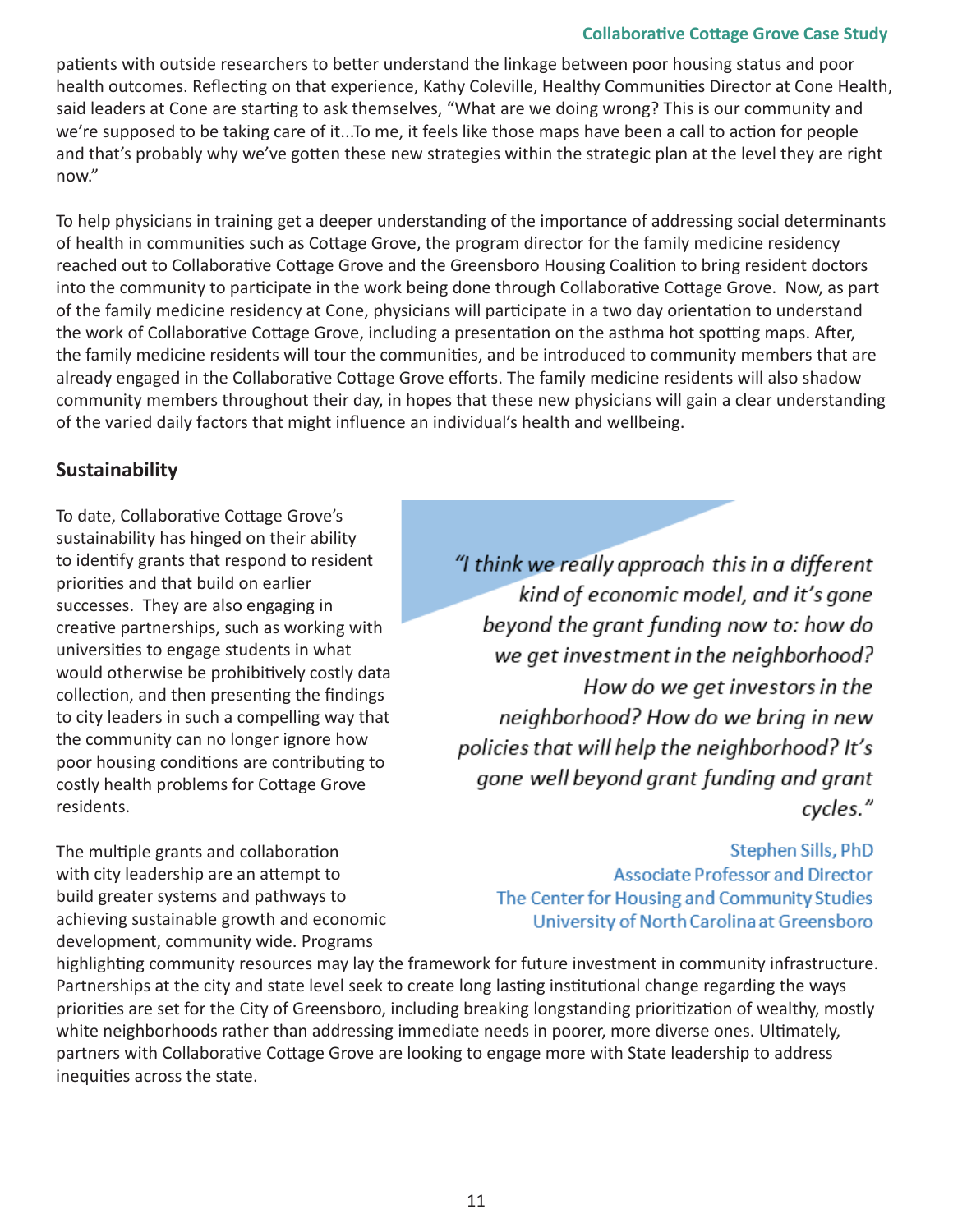#### **Challenges**

Finding the time to really connect with residents and engage in regular contact can be challenging for many of the participating partners. While the partners are committed to these programs, they have other responsibilities outside of Cottage Grove that make it challenging to maintain the level of engagement they feel is required. This is particularly true as they become increasingly successful and are approached by others who either want to learn from their efforts or engage them in new ones outside of Cottage Grove. While this recognition is exciting and opens countless doors to additional opportunities, additional strains on personnel pulls them away from the Cottage Grove neighborhood and the work for which they are recognized. Right now, grant funds are available to support the Project Coordinator thereby ensuring there is someone who is in regular contact with residents and other Cottage Grove partners and coordinating the multiple moving parts. It will be important to develop a sustainable funding stream to support this level of community engagement – which is viewed by all as an essential ingredient for the Coalition's success to date.

Sharing de-identified patient level data that enables analysis such as the mapping project can be challenging given HIPAA privacy policies. The group experienced significant delays as they worked to develop a process that enabled Cone to share data with UNCG. However, now that Cone has seen the power of this type of data sharing, they want to make it easier to say yes to new data requests related to promoting health. They are now in the process of upgrading their HIPAA compliance process<sup>5</sup> and anticipate future information sharing collaborations will be smoother with this change.

Figuring out the best metrics for evaluating the success of neighborhood improvements on changes in health outcomes can be difficult. Except for the case of asthma, it is not possible to link environmental changes to ER utilization. How do you link community gardens to lower incidence of diabetes when diabetes is a lifestyle disease acquired over years? This is particularly challenging when the outcome measure being assessed is a 20 percent reduction in emergency room visits due to diabetes complications. To ameliorate this issue, the Collaborative is focusing more and more on measures of systems change – such as Cone Health changing its internal policies related to data sharing, or the City of Greensboro training Code Enforcement Agents in Healthy Home Inspections.

#### **Lessons Learned and Next Steps**

Partners with Collaborative Cottage Grove all expressed an intense appreciation and respect for genuine resident-engagement. As the representative from the Greensboro Housing Coalition said, ""When you're starting out, it is never too early to connect with that population on a one-on-one basis… and, I mean, it's not just about asking them to come to a meeting. It's about really connecting on a relationship level, really humanizing every facet of what you're doing."

Another key lesson learned is to pursue community priorities. When interventions are based in community identified priorities, the community is more likely to take ownership of those interventions and will be on an effective path towards sustainability.

Collaborative Cottage Grove continues to look towards additional opportunities to ramp up efforts to address the social determinants of health and improve community health and wellbeing. One such example is looking towards implementation of the Asthma Partnership Demonstration project 2.0, with a larger number of individuals enrolled. The Collaborative hopes to work with the state of North Carolina as opportunities emerge for potential Medicaid innovation work related to social needs. Finally, Collaborative Cottage Grove hopes to continue to use data mapping to inform policy decisions, such as the location of new clinics or targeted interventions.

5. Cone Health is transitioning from Safe Harbor to Expert Determination under HIPAA.